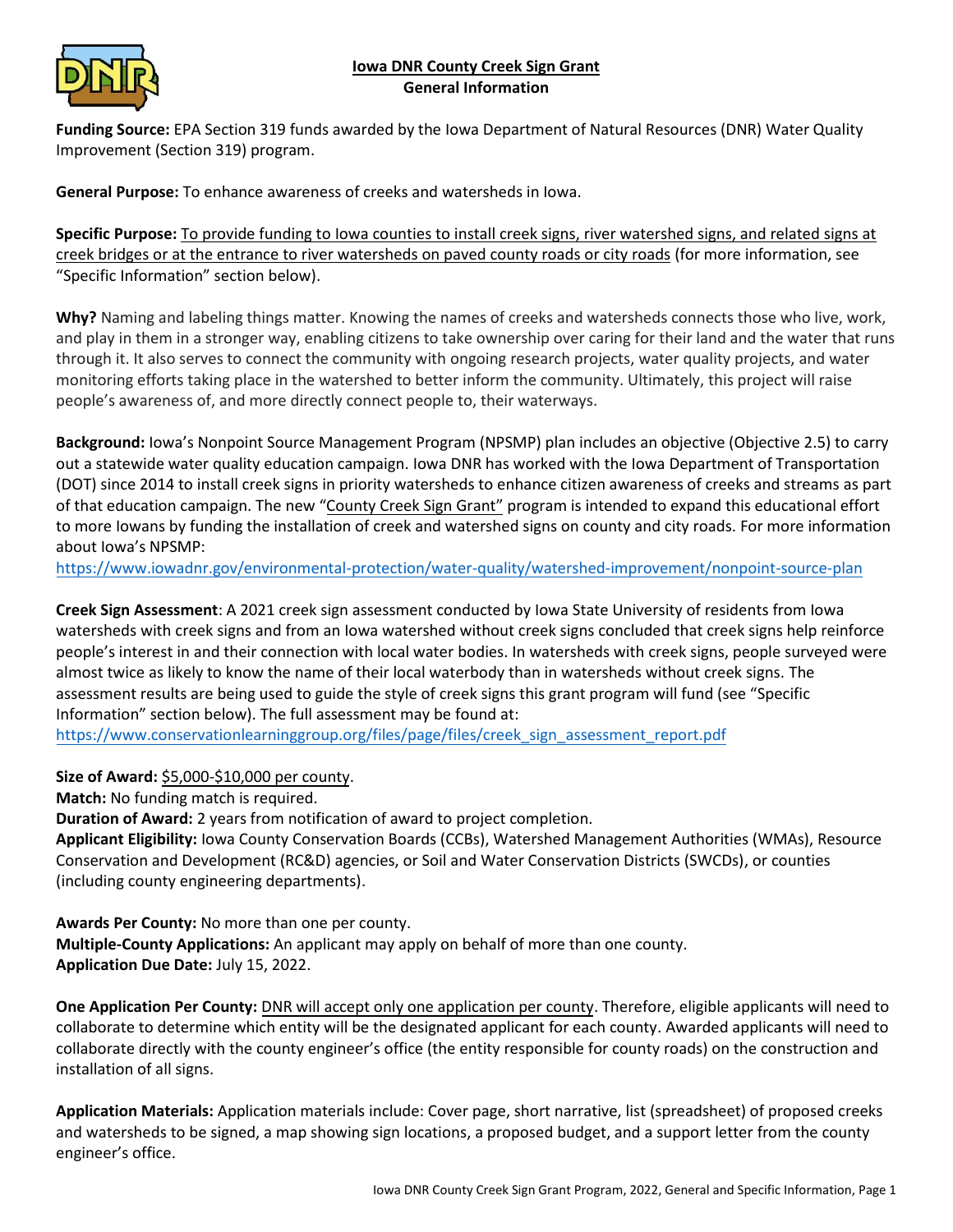Applications must be accompanied by letters of support from the county engineer for creek signs to be installed on county roads or by a city (or town) public works department for creek signs to be installed on city (or town) roads.

**Project Management:** Successful awardees will be required to manage all aspects of the project and complete a final project report to the DNR Water Quality Improvement (Section 319) program. The final report will include photos of all signs installed and a final budget of expenditures.

**Application Review:** Applications will be reviewed by the Iowa DNR Water Quality Improvement (Section 319) program. **Contracts:** Iowa DNR will contract with approved applicants to complete all project activities.

**Questions may be directed to Steve Hopkins, Iowa DNR** (contact information below): Steve Hopkins, Nonpoint Source Coordinator Iowa DNR Water Quality Improvement program Email: [Stephen.hopkins@dnr.iowa.gov](mailto:Stephen.hopkins@dnr.iowa.gov)

Work Cell: 515-505-0140

## **Applications must be submitted by email to:**

Steve Konrady, Western Iowa Basin Coordinator Iowa DNR Water Quality Improvement (Section 319) program Email: [Steven.Konrady@dnr.iowa.gov](mailto:Steven.Konrady@dnr.iowa.gov) Work Cell: 515-204-1456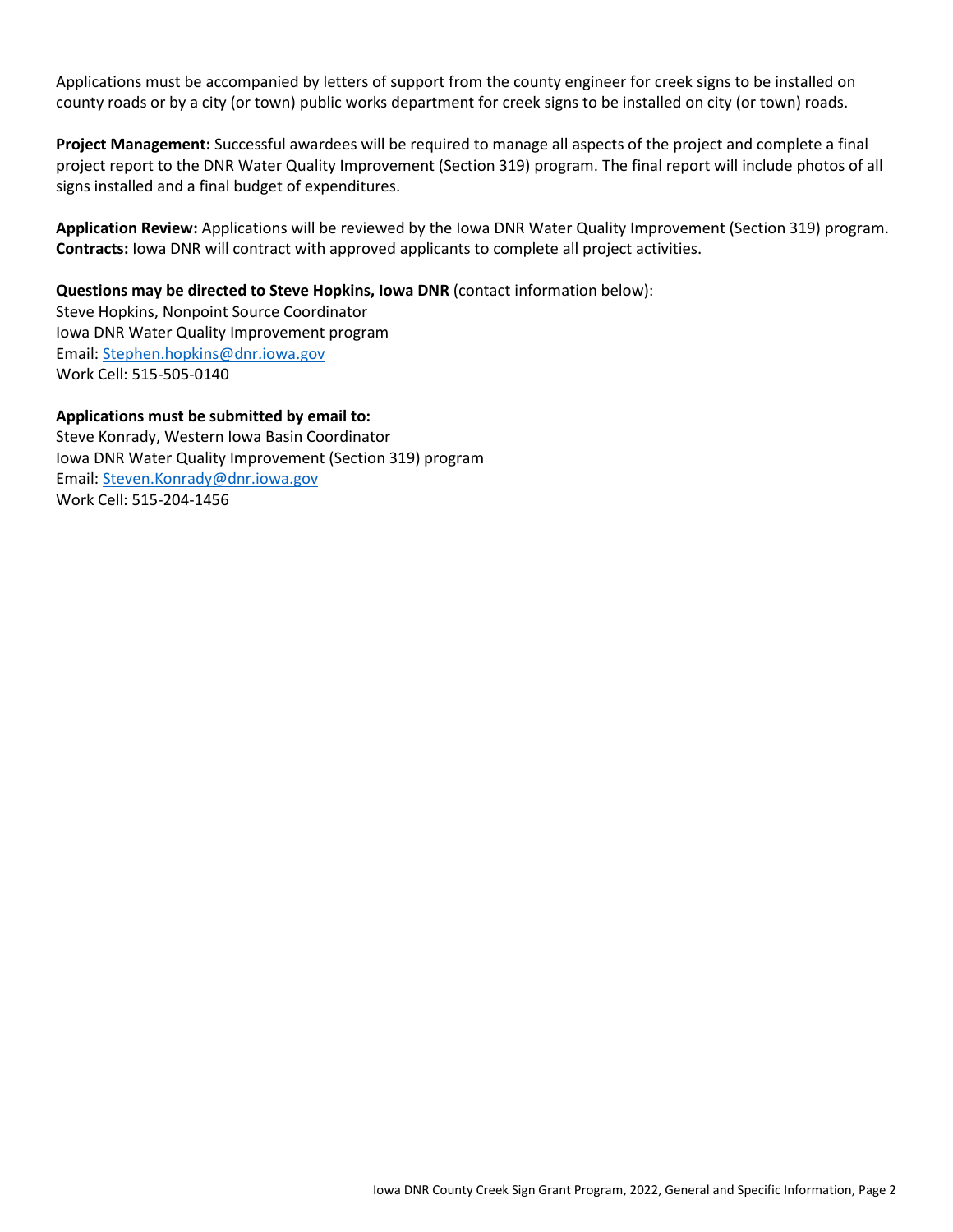## **Specific Information**

#### **Creek Sign Preferences:**

The ISU Creek Sign Assessment identified two types of creek sign combinations as the favorites among the people surveyed through the assessment. A dual-purpose sign that provides a creek name at the top and a watershed name below was the top preference of survey respondents from the watersheds that already have creek signs and from male survey respondents. This style of sign was also recommended by the watershed coordinators surveyed, as this type of signage can help people associate a geographic land area with water bodies, reinforcing the connectedness of land and water. Due to these results, this type of creek and watershed sign combination will be given a preference through this grant program.

A dual-purpose sign with a creek name at the top and that identifies the water body as a drinking water source below was the top preference of survey respondents from the watershed that does not have creek signs and among female survey respondents from all watersheds. Since creeks are rarely used directly as drinking water sources in Iowa, this type of sign combination is unlikely to be used in this grant program.

**Sign Examples:** Following the sign style preferences identified by Iowans surveyed in the ISU Creek Sign Assessment, this grant program will offer similar style preferences for the installation of the creek and watershed signs, as shown below.

#### **Option 1: Creek Signs and River Watershed Signs:**

Preference will be given to applicants that install a top sign--labelling the creek name, and a bottom sign below the creek sign--labelling the river watershed in which the creek is located (see Example 1 below). (Top and bottoms signs are termed "dual" signs). Preference is given for this type of dual sign when a creek flows into an interior lowa river, but not when a creek flows directly into the Mississippi River or Missouri River, which may create confusion since all waters in Iowa eventually flow to these rivers.

### **Example #1: Dual signs where the top sign labels the creek (Little Creek) and the bottom sign labels the river watershed (Big River Watershed) in which the creek is located. In this theoretical example, Little Creek flows into Big River.**



**Creek Sign and River Watershed Sign (dual signs):**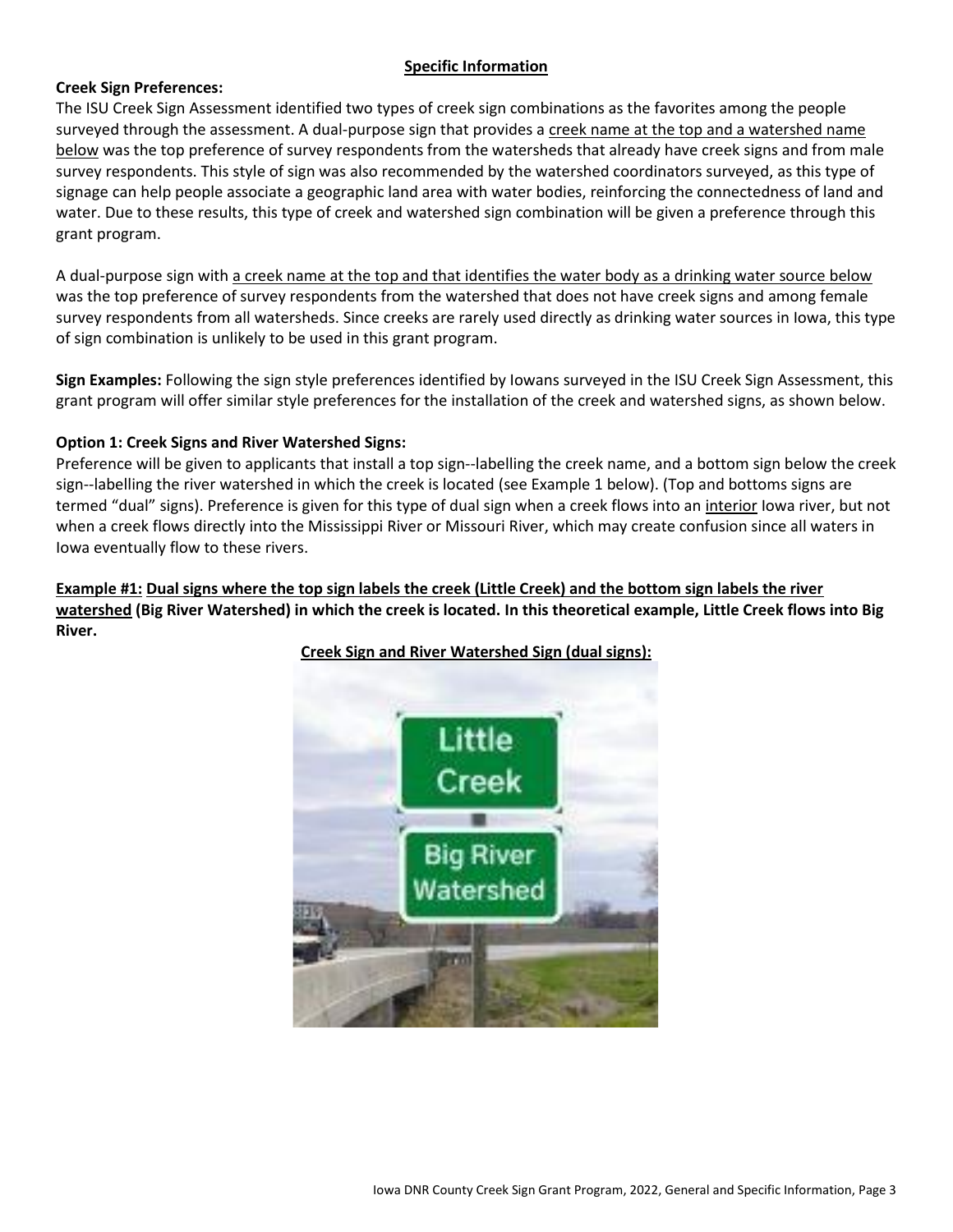# **Option 2: Creek and "Source of Lake" Signs (dual signs):**

A second option for dual signs is for the top sign labelling a creek and a bottom sign saying "Source of \_\_\_ Lake", when the creek is a tributary of a lake located immediately downstream (see Example 2, below). The "source of lake" sign is especially important when the creek has a different name than the lake, such as Yeader Creek, which is the source of Easter Lake, to enhance awareness of the connection between the creek tributary and the lake.

**Example 2a and 2b. Example 2a: Dual signs where the top sign labels the creek (Yeader Creek in this example) and the bottom sign labels the lake that the creek flows into immediately downstream. In this example, Yeader Creek is a source of water (or tributary) of Easter Lake in the city of Des Moines, in Polk County.**



## **Example 2a: Creek Sign and "Source of Lake" Sign (dual signs):**

#### **Example 2b: Creek and "Source of Lake" Signs within a county or city park:**

Another option for dual signs that label a creek and the lake it flows into within a county or city park boundary is to use brown signs with yellow or white lettering, to be consistent with park signage coloring schemes (see Example #2b below). In Example 2b, Cedar Creek is a source (or tributary) of Lake Geode within Geode State Park, located in Henry and Des Moines Counties in southeast Iowa. (Note: new creek signs within state parks are not eligible for this grant at this time, due to an ongoing color change of state park signs in Iowa).

**Example 2b. Dual signs within a park boundary (brown and yellow or white color scheme) where top sign labels the creek (Cedar Creek in this example) and the bottom sign labels the lake that the creek flows into immediately downstream (Lake Geode, in this example):**

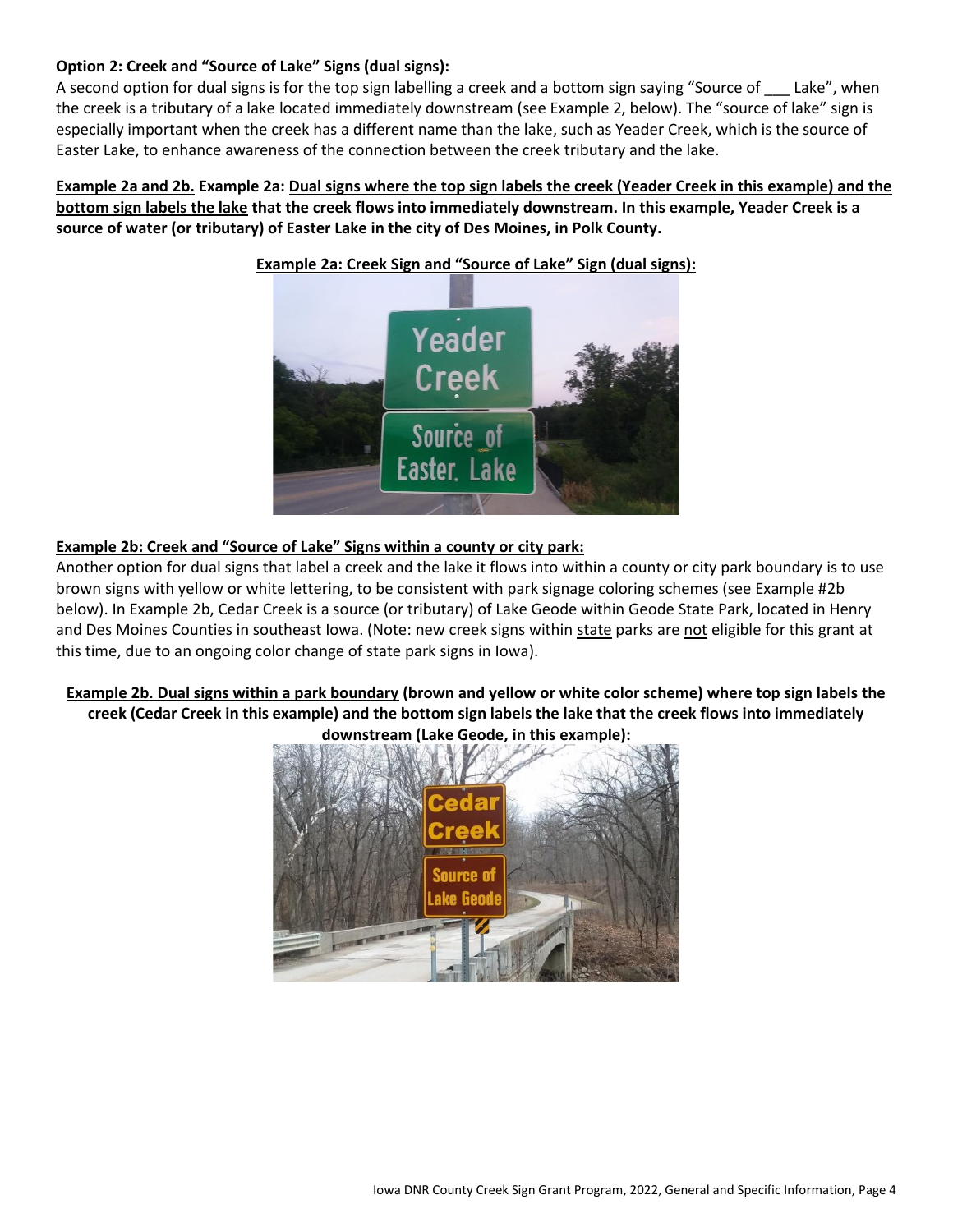### **Option 3: Creek Sign only:**

For creeks where it's not practical or advisable to install dual signs, a single creek sign may be installed (See Example #3 below). There may be bridges where it's not practical to install dual signs due to lack of space, or where it's not advisable to install dual signs-such as creeks that flow directly to the Mississippi River or to the Missouri River.

# **Example #3. Creek Sign only (single sign), which labels the name of the creek. Example #3 is at the Beaver Creek bridge on Highway 141 in Polk County:**



**Example #4. River Watershed Sign (single sign) installed at the watershed divide at the entrance to a river watershed. The word "Entering" should be included on the sign to help inform people that a watershed is an area of land, not a water body.**

**Example #4 is an example of the South Skunk River Watershed sign in Story County** (for this grant, DNR recommends spelling out each entire word on the sign (for clarity), if there is enough space on the sign, rather than abbreviating a word):

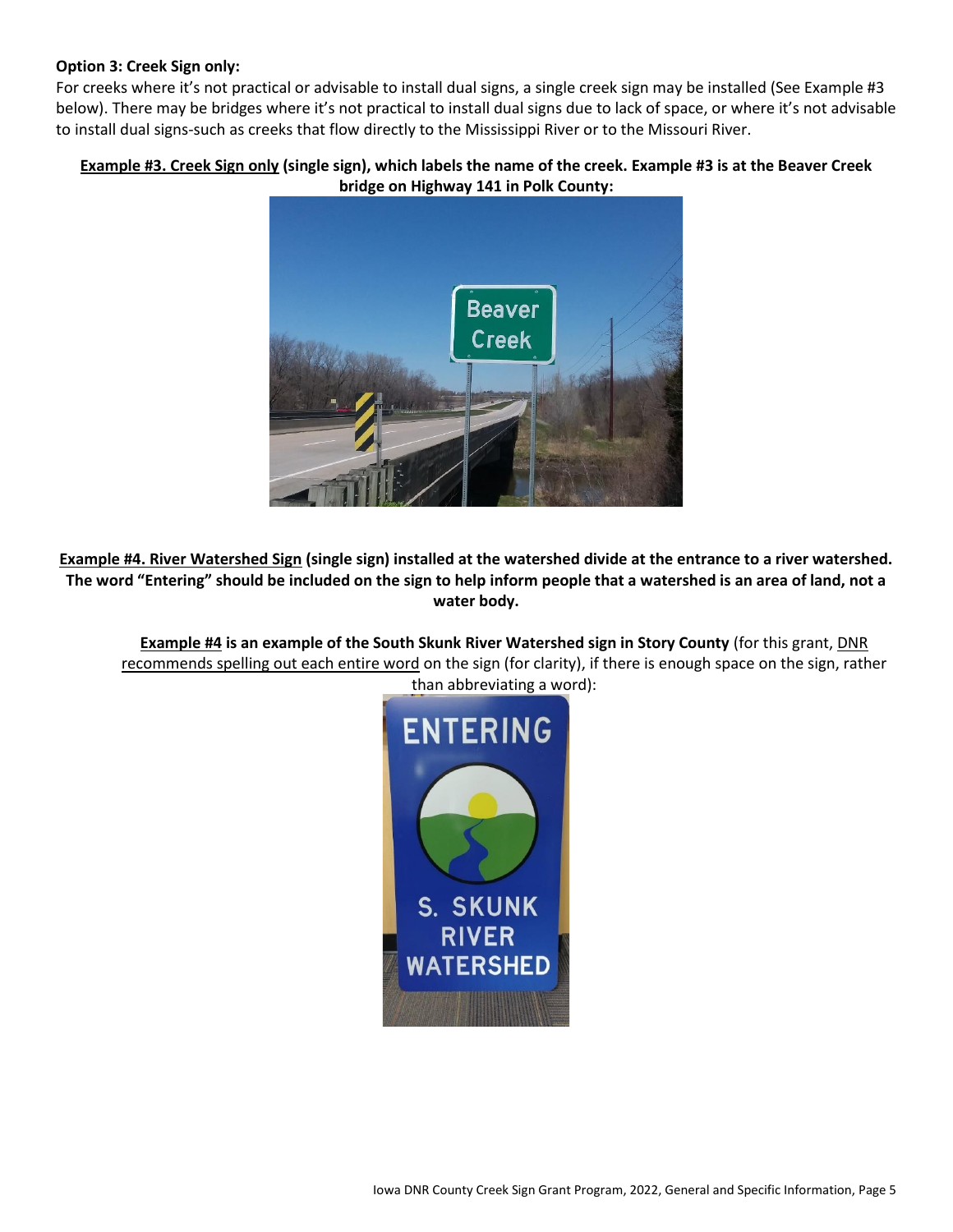#### **Option 5: River Sign only:**

Although preference is given for the installation of creek and watershed signs in the County Creek Sign Grant, it may be also used for the installation of river signs or signs labeling branches of rivers. (It is hoped that counties would already have installed river signs on their county road river bridges.)



## **Example #5. River Sign only (single sign), which labels the name of the river.**

**Sign Locations:** Wherever possible, creek signs (and dual signs) should be installed in both directions of the road (a sign pair) at a creek bridge, preferably on the right side of the road in front of the bridge guardrail, as approved by the county engineer (on county roads) or by the city public works department (on city roads). Watershed signs should be installed at the river watershed divide at the entrance to the watershed (one direction of the road).

**Priority Creeks and Watersheds:** Since this grant will fund the installation of signs for priority creeks and watersheds, applicants should explain how the proposed creeks and watersheds were selected for the grant. Prioritization criteria could include current and former watershed projects areas, creeks within TMDL (Total Maximum Daily Load) watersheds, approved Watershed Management Authority watersheds, or state Water Quality Initiative (WQI) watersheds, creeks of special significance - such as trout streams, creeks on Iowa's Outstanding Waters list, or creeks used for recreation, as a drinking water source, or crossed by roads with high traffic volume or high visibility. Gravel roads should not be included in this grant unless they are heavily traveled, or located within a priority watershed, or located near a park or a unique feature.

**Named Creeks Only:** For creek signs, this grant is meant for named creeks only, which means creek names officially recognized by the U.S. Board of Geographic Names. If a creek has more than one locally-recognized name, the applicant should exclude it from this grant program, to avoid confusion. For clarity, DNR recommends that signs spell out the full name of a creek, such as "North Fork Blackhawk Creek".

DNR recommends that applicants use the Iowa Geographic Map server website (below) to check on the approved names and locations of creeks and watersheds: <https://isugisf.maps.arcgis.com/apps/webappviewer/index.html?id=47acfd9d3b6548d498b0ad2604252a5c>

River Signs: Although the primary purpose of this grant is to install creek and watershed signs, consideration may be given for installing river signs at priority county or city road bridges. (It is hoped that counties and cities would already have installed river signs on their river bridges.)

**Sign Specifications:** Applicants must follow Iowa Department of Transportation (DOT) specifications for signs, which should be metal signs that include a minimum letter size (for names) of 4 inches high on roads with speed limits of up to 35 mph, minimum letter size of 6 inches on roads with 55 mph speed limits, and a minimum letter size of 8 inches high